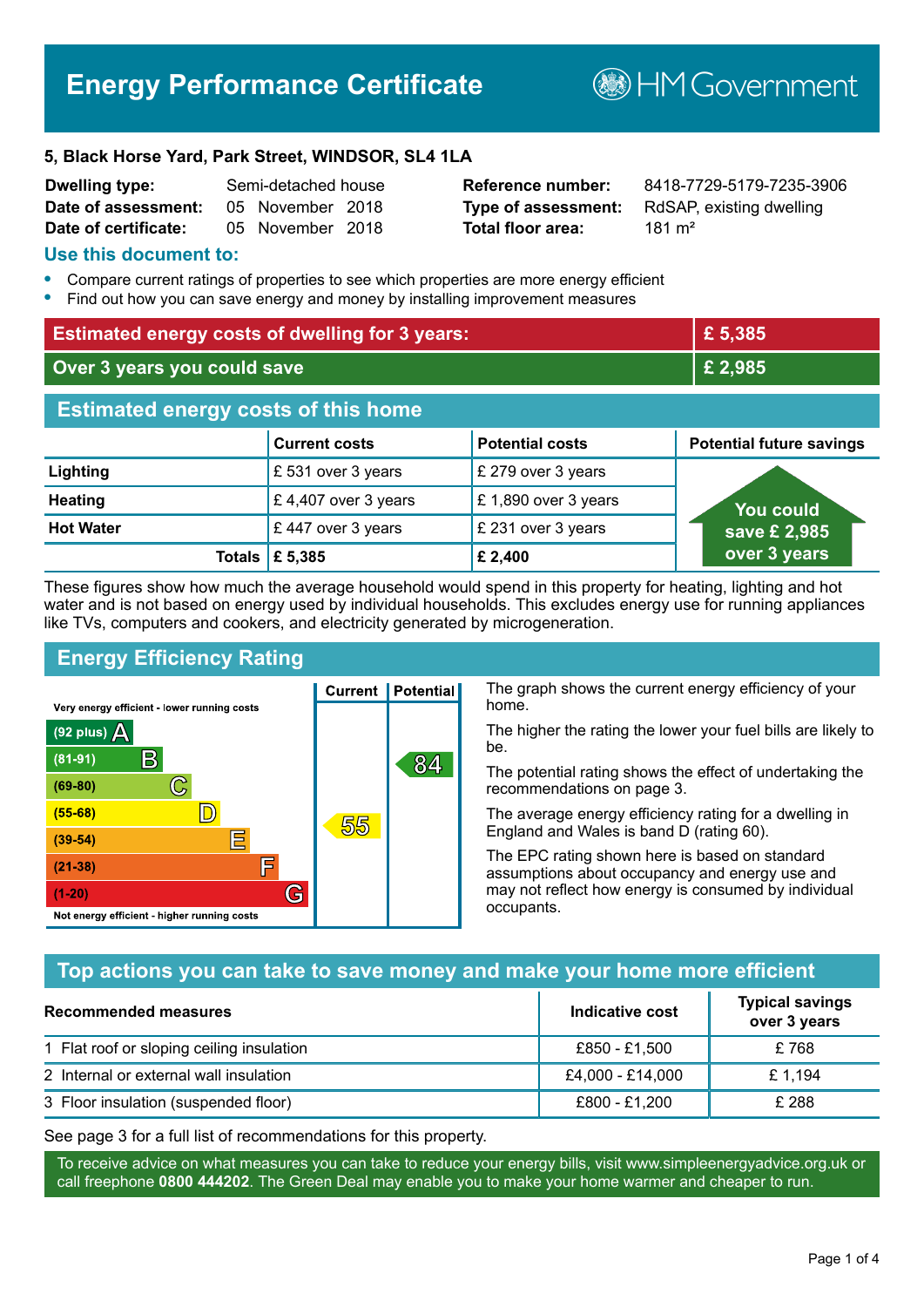**Energy Performance Certificate**

#### **Summary of this home's energy performance related features**

| <b>Element</b>        | <b>Description</b>                             | <b>Energy Efficiency</b> |
|-----------------------|------------------------------------------------|--------------------------|
| Walls                 | Solid brick, as built, no insulation (assumed) | ★★☆☆☆                    |
| Roof                  | Flat, no insulation (assumed)                  | *****                    |
| Floor                 | Suspended, no insulation (assumed)             |                          |
| <b>Windows</b>        | Fully double glazed                            | ★★★☆☆                    |
| Main heating          | Boiler and radiators, mains gas                | ★★★★☆                    |
| Main heating controls | Programmer and room thermostat                 | ★★★☆☆                    |
| Secondary heating     | None                                           |                          |
| Hot water             | From main system                               | ★★★★☆                    |
| Lighting              | Low energy lighting in 10% of fixed outlets    | ★★☆☆☆                    |

Current primary energy use per square metre of floor area: 274 kWh/m² per year

The assessment does not take into consideration the physical condition of any element. 'Assumed' means that the insulation could not be inspected and an assumption has been made in the methodology based on age and type of construction.

#### **Low and zero carbon energy sources**

Low and zero carbon energy sources are sources of energy that release either very little or no carbon dioxide into the atmosphere when they are used. Installing these sources may help reduce energy bills as well as cutting carbon. There are none provided for this home.

# **Your home's heat demand**

For most homes, the vast majority of energy costs derive from heating the home. Where applicable, this table shows the energy that could be saved in this property by insulating the loft and walls, based on typical energy use (shown within brackets as it is a reduction in energy use).

| <b>Heat demand</b>           | <b>Existing dwelling</b> | Impact of loft<br>insulation | Impact of cavity<br>wall insulation | Impact of solid<br>wall insulation |
|------------------------------|--------------------------|------------------------------|-------------------------------------|------------------------------------|
| Space heating (kWh per year) | 26,712                   | N/A                          | N/A                                 | (6,967)                            |
| Water heating (kWh per year) | 2,791                    |                              |                                     |                                    |

You could receive Renewable Heat Incentive (RHI) payments and help reduce carbon emissions by replacing your existing heating system with one that generates renewable heat, subject to meeting minimum energy efficiency requirements. The estimated energy required for space and water heating will form the basis of the payments. For more information, search for the domestic RHI on the www.gov.uk website.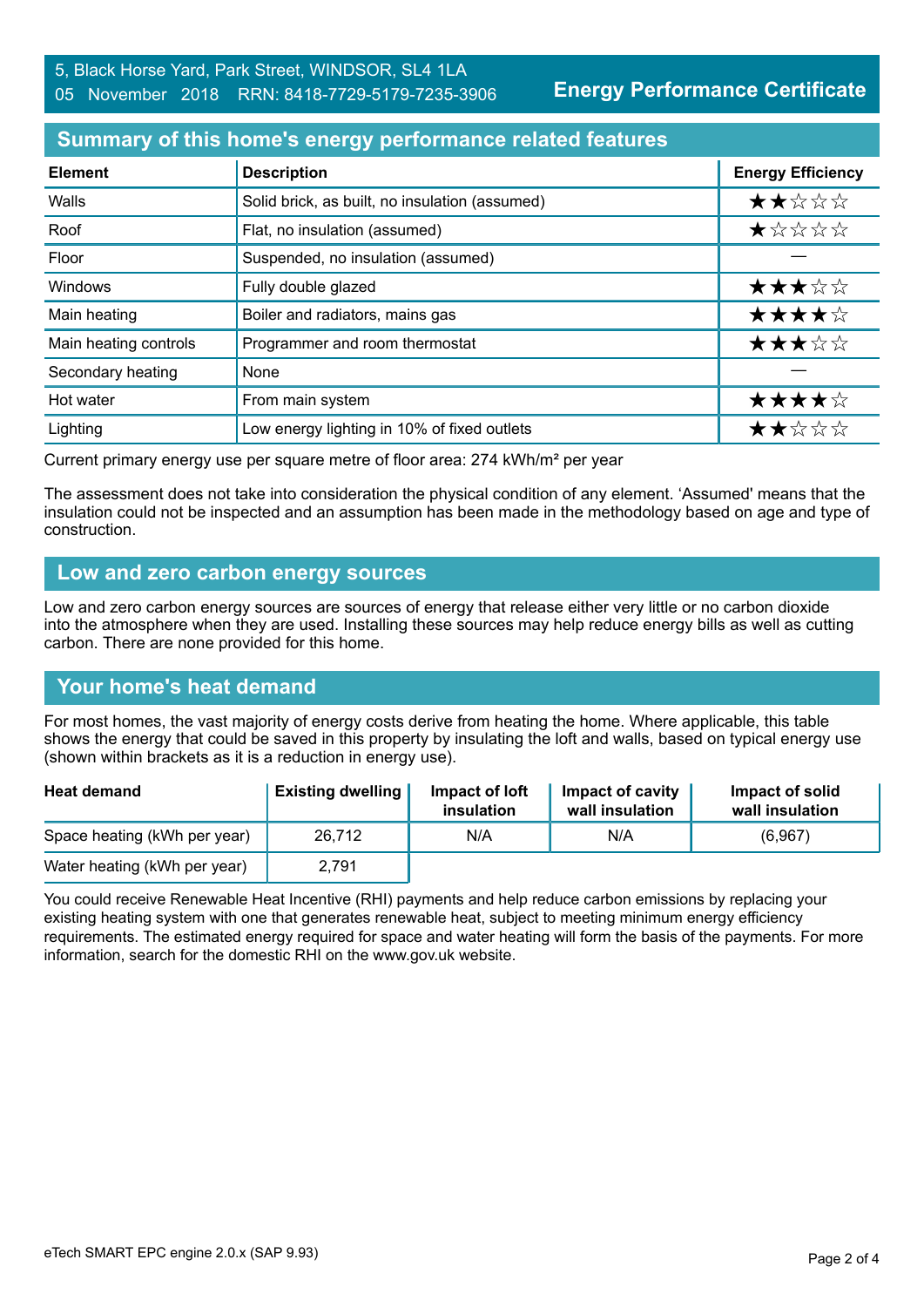#### 5, Black Horse Yard, Park Street, WINDSOR, SL4 1LA 05 November 2018 RRN: 8418-7729-5179-7235-3906

#### **Recommendations**

The measures below will improve the energy performance of your dwelling. The performance ratings after improvements listed below are cumulative; that is, they assume the improvements have been installed in the order that they appear in the table. To receive advice on what measures you can take to reduce your energy bills, visit www.simpleenergyadvice.org.uk or call freephone 0800 444202. Before installing measures, you should make sure you have secured the appropriate permissions, where necessary. Such permissions might include permission from your landlord (if you are a tenant) or approval under Building Regulations for certain types of work.

| <b>Recommended measures</b>               | Indicative cost   | <b>Typical savings</b><br>per year | <b>Rating after</b><br>improvement |
|-------------------------------------------|-------------------|------------------------------------|------------------------------------|
| Flat roof or sloping ceiling insulation   | £850 - £1,500     | £ 256                              | <b>D61</b>                         |
| Internal or external wall insulation      | £4,000 - £14,000  | £ 398                              | C70                                |
| Floor insulation (suspended floor)        | £800 - £1,200     | £96                                | C73                                |
| Low energy lighting for all fixed outlets | £135              | £71                                | C74                                |
| Replace boiler with new condensing boiler | $£2,200 - £3,000$ | £131                               | C78                                |
| Solar water heating                       | £4,000 - £6,000   | £43                                | C79                                |
| Solar photovoltaic panels, 2.5 kWp        | $£5,000 - £8,000$ | £ 300                              | <b>B84</b>                         |

#### **Alternative measures**

There are alternative measures below which you could also consider for your home.

- **•** Biomass boiler (Exempted Appliance if in Smoke Control Area)
- **•** Micro CHP

# **Financial Support and the Green Deal**

Green Deal Finance allows you to pay for some of the cost of your improvements in instalments under a Green Deal Plan (note that this is a credit agreement, but with instalments being added to the electricity bill for the property). The availability of a Green Deal Plan will depend upon your financial circumstances. There is a limit to how much Green Deal Finance can be used, which is determined by how much energy the improvements are estimated to **save** for a 'typical household'.

You may also be able to obtain support towards repairs or replacements of heating systems and/or basic insulation measures under the ECO scheme, provided that you are in receipt of qualifying benefits or tax credits. To learn more about this scheme and the rules about eligibility, visit www.simpleenergyadvice.org.uk or call freephone **0800 444202** for England and Wales.